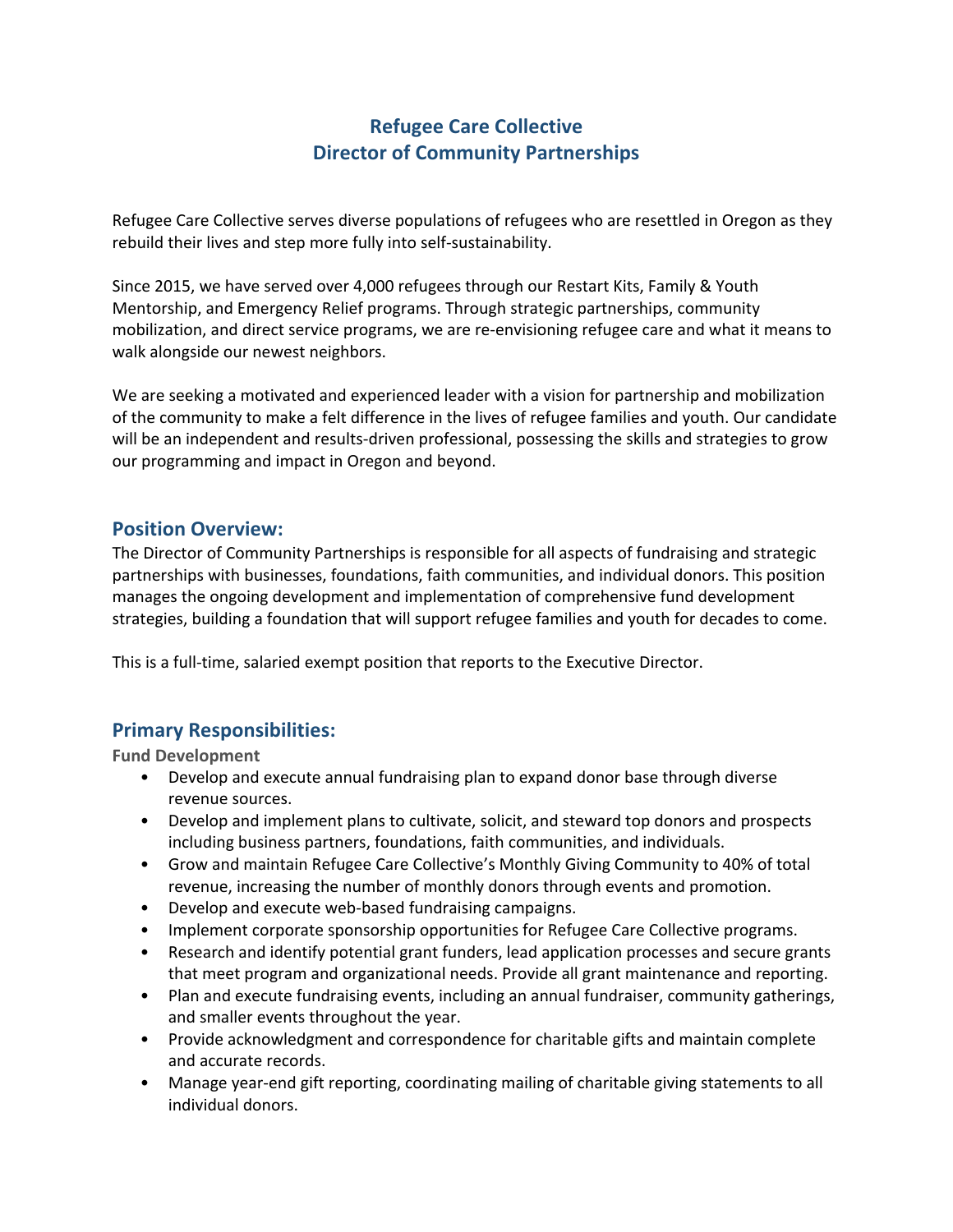**Community Partnerships**

- Implement community engagement strategies, with particular focus on business partners and faith communities. Generate volunteer support and in-kind donations to meet tangible needs within the refugee community.
- Build out and enhance the quality of our Monthly Giving Community with meaningful connection points, exclusive gatherings, individual communications, and creative incentives throughout the year.
- Network within the corporate and philanthropic communities as an ambassador of Refugee Care Collective.

#### **Communications & Promotion**

- Produce relevant and informative fundraising materials for development efforts, including elements of copywriting and storytelling.
- Maintain ongoing, intentional communications with key partners, including Monthly Giving Community, business partners, foundations, faith communities, and individuals, detailing the work they are part of and/or making possible.
- Provide donors clear insights into the impact of their contributions so that they stay connected and informed.
- Represent Refugee Care Collective at public and private events, serving as an inspirational spokesperson.

### **Qualifications:**

- Commitment to the mission of Refugee Care Collective and serving resettled people who are rebuilding their lives in Oregon.
- Significant experience in development, fundraising, or other revenue-generating activities in nonprofit organizations.
- Experience directly soliciting and securing five-figure grants from individuals and building meaningful relationships with donors.
- Excellent communication skills, both written and oral. Ability to produce quality copywriting for external facing communications. Experienced and dynamic public speaker.
- Self-starter with the ability to initiate and produce high-quality work in a timely manner. Must be proactive and independent, possessing capability to not only develop new relationships and strategies for growth but execute and see them through to completion.
- Highly developed interpersonal skills and demonstrated ability to work collaboratively and respectfully with a diverse community of staff and stakeholders.
- Ability to articulate the importance of partnering with faith communities to serve refugee families and youth.
- High level of proficiency using Microsoft Office. Able to quickly learn new software.
- Bachelor's Degree or equivalent professional experience.
- Ability to travel within the greater Portland metro area, including possession of a valid driver's license, active car insurance, and vehicle.
- Existing knowledge of refugee resettlement and international humanitarian issues, and/or experience coming alongside those who have been resettled is a plus. In absence of this, the ability and excitement to learn quickly.